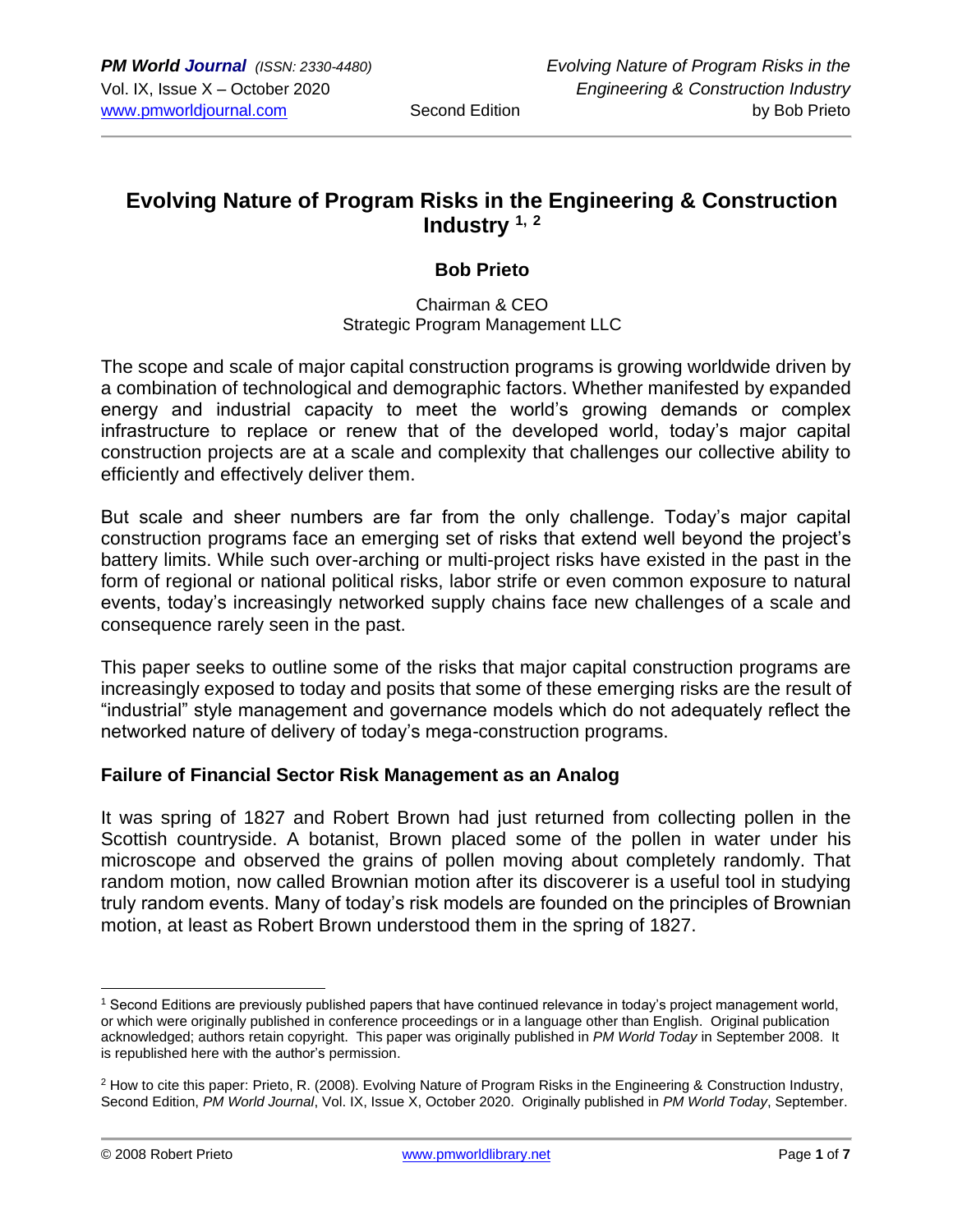Financial models and their associated risk management tools, built on the randomness underlying Brownian motion, served the financial industries well, at least to the current financial crisis. But recent events have highlighted that many of these risks and financial markets were more tightly coupled than many recognized even if the coupling was not apparently obvious (1). In reality, it was a similar, complex coupling (constantly moving water molecules) that underpinned the apparently random motion that Robert Brown saw on that spring day in 1827.

The effects of this less than apparent coupling between seemingly random elements in complex systems has been seen by the engineering and construction industry across a broad array of engineering failures. Today, analogous forms of tight coupling are creating new risks to be understood and managed in the delivery of major capital construction programs.

#### **Emerging "Correlated" Risks**

"Correlated" risks in and of themselves are not new. What is new is the nature of some of these risks and the global nature of their reach. Ten such emerging risks are described below, others exist.

#### *1. Common global demand drivers for natural resources and primary materials*

Large, rapidly growing, developing countries represent emerging market shifting drivers for the materials of construction. As these emerging economic powerhouses move through the various stages of development, underlying market drivers are likely to shift in more dramatic ways than we have previously seen. Price points are likely to shift dynamically and spot market volatility likely to increase, reflecting the time lag between growing demand and the ability to increase supply of these basic materials. Industrial policy in China and India may impact cost and schedule of major capital construction programs across all industries around the world. Risk assessment and management strategies must recognize and address this challenge through new supply chain solutions, modified capital expenditure profiles and changed engineering and procurement cycles.

## *2. Energy security*

Growth in worldwide demand for energy, driven in large part by the common global drivers described above, carries with it an additional risk element whose importance has grown as marginal industry capacity is increasingly absorbed. This additional risk element is associated with potential threats to energy security from both state and non-state actors. Energy flows through the Straits of Hormuz and Mallaca are growing (over half of all seaborne oil) and increasingly vulnerable to disruption from terrorist, piracy or accidental events. State actors with an ability to disrupt already stretched global energy flows have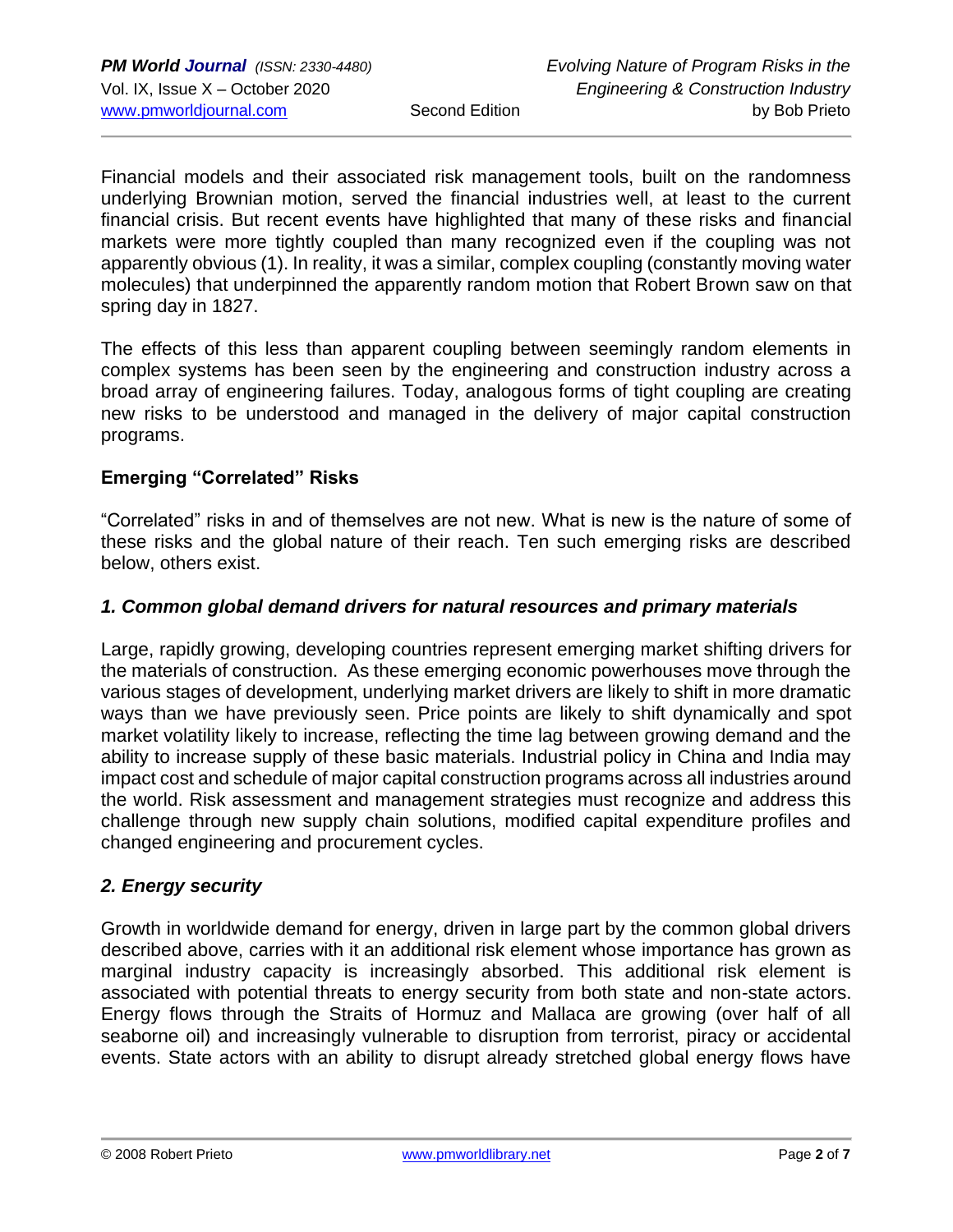shown an increased willingness to wield their supply concentration power. (Russia; Venezuela)

## *3. Shortage of Heavy Marine Transport*

We deliver major capital construction programs in an increasingly globalized and networked supply chain. This supply chain literally extends around the world and is increasingly managed utilizing the latest tools in logistics management. But for the engineering and construction industry, much of the supply required, travels through this supply chain on heavy marine transport. New construction strategies of pre-fabrication and modularization as well as the reconfiguration of the world's heavy industrial base carries with it a requirement for specialized heavy marine transport. Today's mega-project needs to increasing understand the logistics risks of movement of the materials of supply from source to use and actively manage risks that were often unseen, hidden away in often ignored shipping schedules.

#### *4. Supply disruption from natural events in major areas of supply*

In the engineering and construction environment of yesterday, adequate stockpiles and overall industrial capacity existed such that disruptions in supply due to natural events were often seldom felt and where of a relatively transitory nature at worst. This is not the case today, as demand has stretched certain key industries to capacity and global stockpiles are limited relative to global demand levels (less than three months' supply for most base metals). Many areas that represent critical raw, intermediate or final supply sources are vulnerable to the disruptive effects of natural events or disasters. For example, consider each of the following potential scenarios and the impact they would have on major construction programs globally:

- Major cyclone causes extensive damage to iron ore exporting facilities in Western Australia
- Katrina like hurricane destroys refinery capacity on a scale comparable to or in excess of that experienced after hurricane Katrina.
- Major earthquakes cause destructive damage to copper exporting ports in Chile and Peru

Each of these risks is a real possibility. Each carries with it a global impact to mega construction projects worldwide.

## *5. Flawed industry financing model*

Correlated risks increasingly will deal not only with the physical demands of large-scale engineering and construction programs, but also with financial, human and other risks perhaps not as evident. A clear illustration of the impact of correlated financial risks (1) was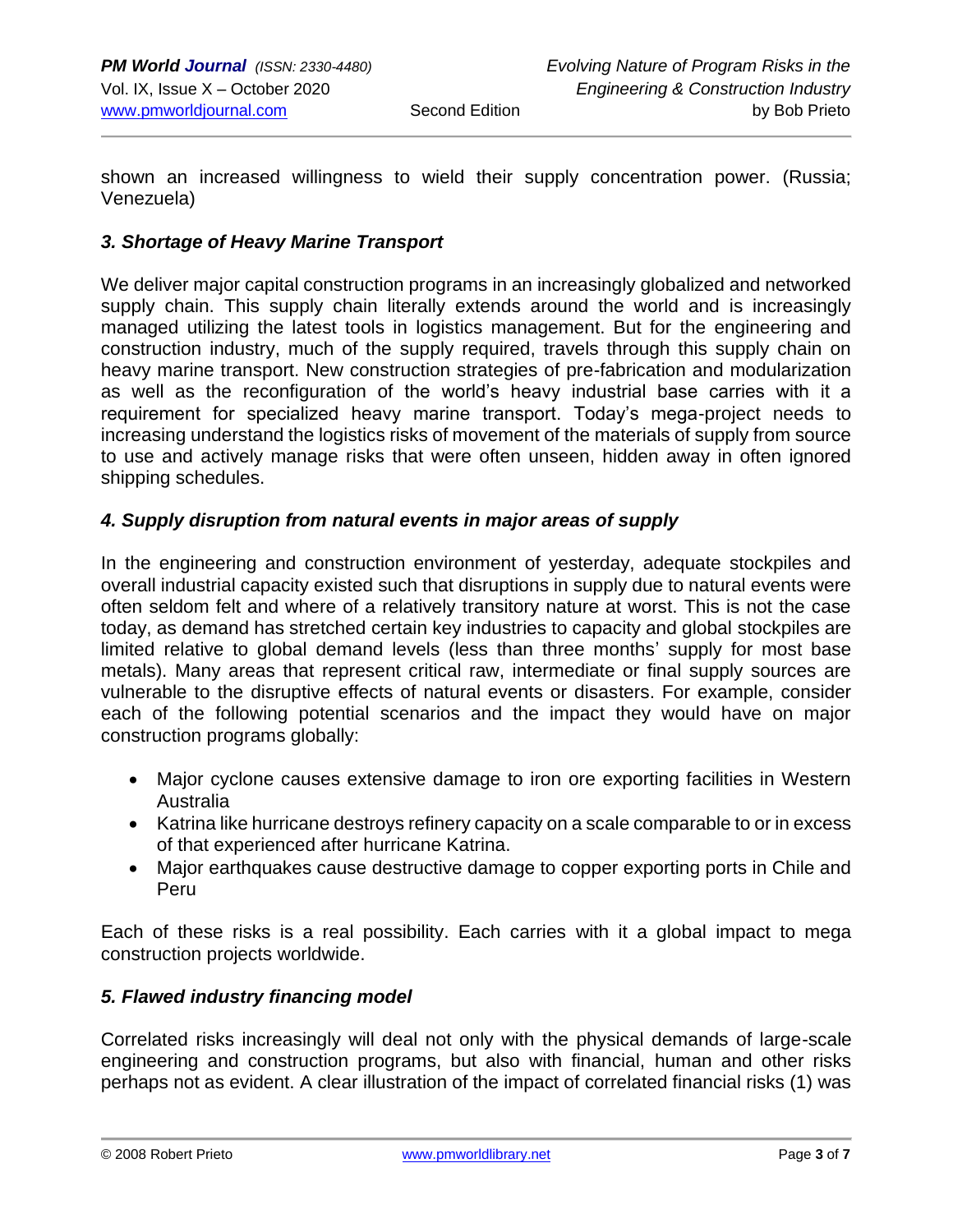seen in the sub-prime crisis that emerged in late 2007 affecting the entire housing construction (and other) markets. The industry's financing model, when stressed, failed. The effect was not limited to one geography, builder or bank. Rather the highly correlated nature of the industry led to a systemic collapse. Industry financial model risks were clearly not well understood or adequately managed.

The financial crisis has also undermined much of the monoline insurance industry and with it impacted traditional municipal and project financing models. Today we are sensitive to the fact that insurance does not change underlying risks but rather reallocates them. Key however is the ability of the risk assuming party to actually absorb these risks when they materialize. Systemic events or said differently, highly correlated industry financial risks, actually limit the effectiveness of such risk transfer.

One final thought in this regard is in order. Today's increasing complex project financing structures provide for the potential of leverage at multiple levels. Such leverage, while "rationalized" at each level, need to be viewed from a prudent man standard and real, total project leverage clearly understood. Recent international accounting standards seek to recognize and quantify this so called off balance sheet debt.

# *6. Supply chain "friction" from global events of scale*

In the last decade we have witnessed the impacts that SARs, bird flu and the increased security regimes that flowed from the attacks of September  $11<sup>th</sup>$ , have had on the efficient movement of people and goods. We are in an increasingly networked world and the events in one part can affect the supply chain both globally and permanently. The global economy is becoming increasingly networked and as such the risks associated with such "frictional" events is only likely to increase in frequency and severity.

## *7. General disruption of major supply chains*

In the past we worried about labor strife or political expropriation principally at our construction sites. Today, disruptions can occur globally, including in areas other than our sources of supply or sites of construction and the impacts can be as severe as the risks are unobvious. A strike in a shipyard in Korea might delay a specialized marine vessel required for delivery of modules fabricated in China for use in a project in Australia. Changed visa regimes may limit third country labor supply necessary to complete fabrication of components for a major project supplier. How to identify such risks and more importantly how to manage them is a growing challenge. Tomorrow's risk analysis associated with large capital construction programs will place increasing emphasis on event risk evaluation and scenario planning.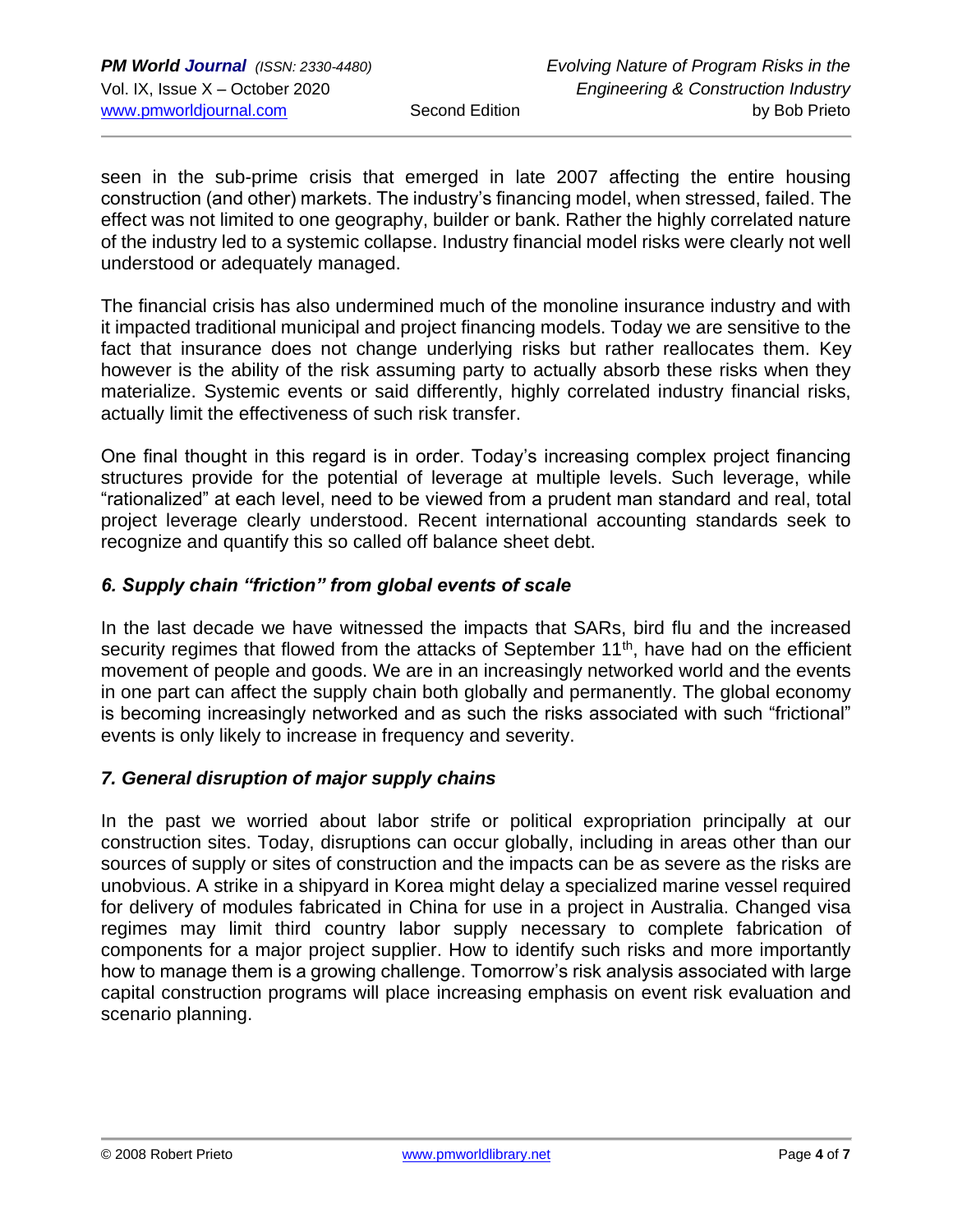### *8. Failure of critical infrastructure*

Our infrastructure is in a state of decay and the picture is only growing worse by the day. Our physical infrastructure remains susceptible to single point failures, whether they be at a major river crossing or the result of networks which lack flexibility, adaptability or responsiveness. But outright catastrophic physical failure is not the only risk of infrastructure failure we face. The degraded condition of much of our physical infrastructure will also result in deratings. How do you take that 12 ton truck over a bridge that's just been derated to 3 tons?

#### *9. Emergence of new risks associated with changed requirements*

This class of risks at one level is not new. All change carries with it risks. But some of the changes we are making today may carry risks to project participants that are not yet fully appreciated or properly allocated. We have seen some of these concerns as Building Information Models (BIM) blur the roles and responsibilities of the various project participants.

Perhaps an even more important example of emerging risks associated with changed requirements can be seen in the new category of "green risks". Who assumes the risk if a "green" project fails to achieve LEED certification. Emerging local sustainability laws introduce a new layer of project compliance with failure to fully achieve compliance resulting in impaired tax benefits, occupancy rates or the premium rates that might be otherwise obtained for leases. Who is best able to absorb and manage this risk?

"Green" risks also exist in the definition of the standard of care that designers must exercise in seeking LEED certification; unexpected delays caused by the LEED process; or, the lack of availability of specified "green" products as this portion of the supply chain ramps up its capacity.

#### *10. Asynchronous program management (Industrial) and supply chain (Networked) models*

Today's large capital construction programs are nothing if they are not increasingly complex. The management tools of yesterday are increasingly challenged to deal with the growing complexity that the preceding risks highlight. But new tools are not enough. New management and program governance models must evolve if we are to capture the value of globally networked supply chains and the opportunities for "networked" delivery of major programs that new tools can provide.

Historical command and control models of management, first devised to support repetitive assembly line style, discrete operations will not serve our industry well. Centralized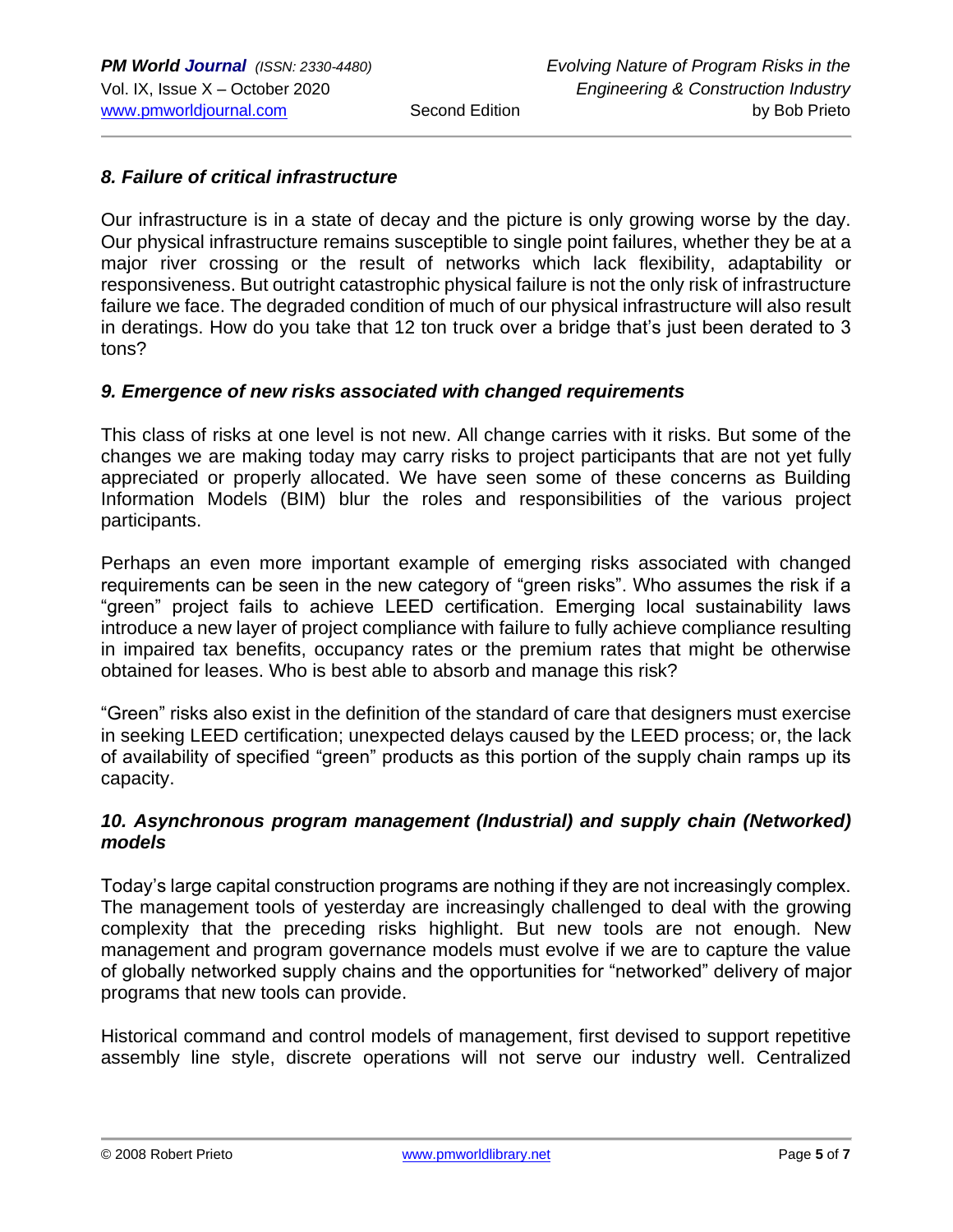command and control structures will be increasingly challenged and persistent micromanagement or extended decision-making time frames a formula for failure.

The management of today's large capital construction programs must be more "organic" in nature, with feedback mechanisms helping inform and shape actions throughout what will increasingly be an organic program. New skills will certainly be required or perhaps just a changed emphasis on skills already present. Whatever the right answer is it still lies ahead of us. In many ways, this disconnect between management models and project execution opportunities may represent the biggest correlated risk we face.

#### **References**

- 1. Failure of Financial Sector Risk Management as an Analog for the Engineering & Construction Industry; Bob Prieto; Construction Trends; May 1, 2008
- 2. The 3Rs: Lessons Learned from September 11<sup>th</sup>; The Royal Academy of Engineering; 28 October, 2002; Robert Prieto
- 3. Tight Coupling, Open Systems, and Losses from Extreme Events; Daniel J. Alesch, Ph.D. and James N. Holly, Ph. D.
- 4. Governance: Key to Successful Program Management Delivery; PM World Today; March 2008
- 5. Evolution of Owners Role Under Program Management; PM World Today; April 3, 2008
- 6. Strategic Program Management; published by the Construction Management Association of America (CMAA); ISBN 978-0-9815612-1-9; July 24, 2008
- 7. "Program Management in the Engineering & Construction Industry"; CMAA; May 19, 2008
- 8. CMAA National Conference; "Strategic Risk Management for Capital Construction" ;(Panel Discussion); Tampa, FL; October 17, 2006
- 9. Book, S (1999). "Why Correlation Matters in Cost Estimating," The Aerospace Corporation, 32nd Annual DOD Cost Analysis Symposium